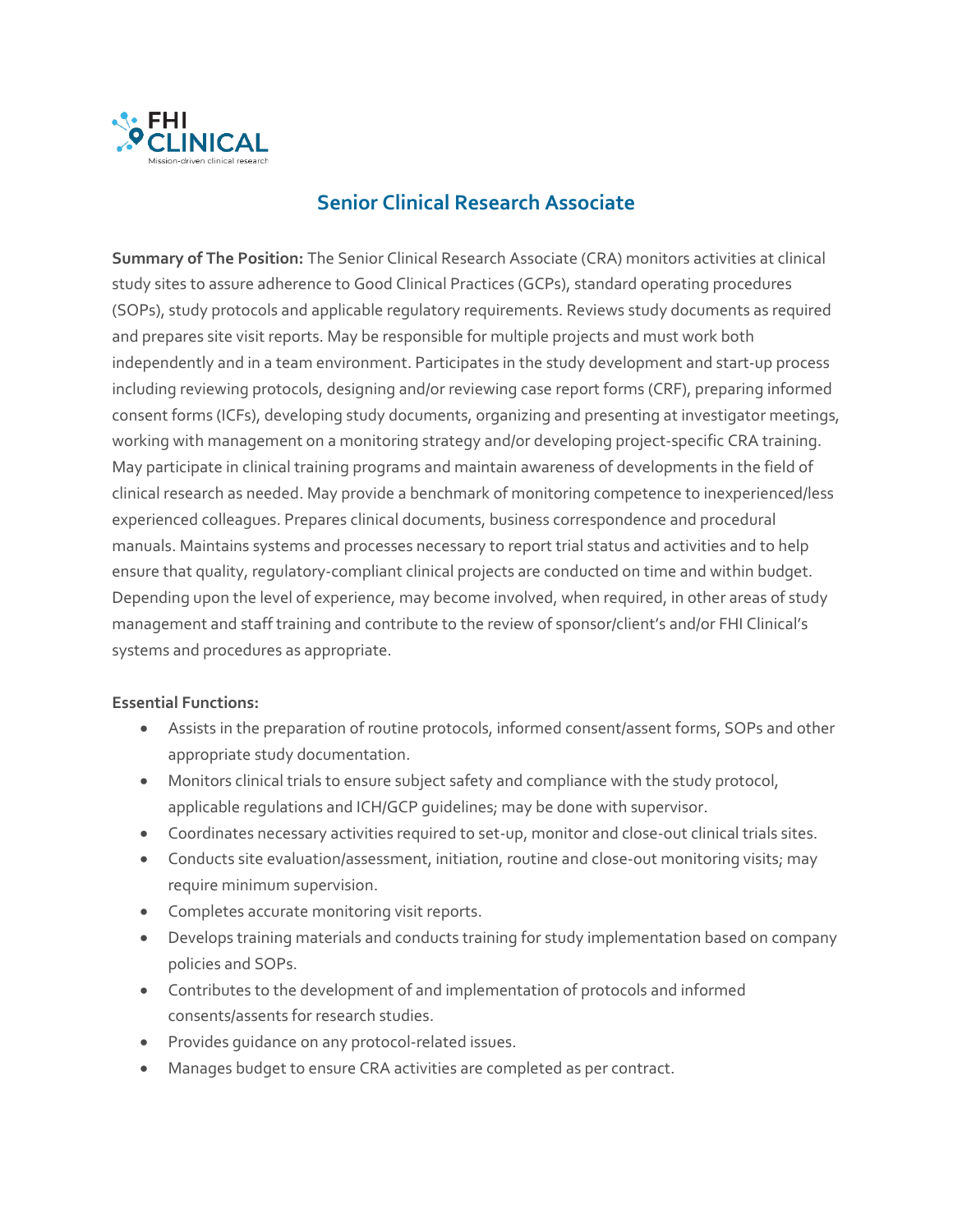- Develops, reviews and maintains key study documents to ensure adequate resource and reference documentation.
- May serve as a liaison with internal and external partners to ensure effective collaboration efforts.
- Oversees planning of meetings, site visits and drafting necessary documents.
- Ensures compliance with applicable government regulations when writing and reviewing protocols, analysis plans, reports and manuscripts.
- Provides input on CRF development, analysis, study design and material management.
- Performs and coordinates all aspects of the clinical monitoring and site management process in accordance with ICH Good Clinical Practice, applicable regulations and FHI Clinical SOPs.
- Conducts site visits to assess protocol and regulatory compliance and manages required documentation.
- Updates and maintains study specific tracking tools.
- May function as project manager on assigned projects, taking on a lead role to achieve specific milestone goals to completion.
- Responsible for ensuring that data will pass international quality assurance audits.
- Represents FHI Clinical in the global clinical research community and develops and maintains collaborative relationships with investigational sites and clients

### **Knowledge, Skills and Abilities:**

- Ability to review and approve the work and written reports of team members
- Proven clinical monitoring skills
- Ability to develop and prepare applicable study tools and documents
- Effective management skills of at least one staff member
- Project management capabilities including planning, tracking of milestones/deliverables and monitoring of resources and budget requirements

# **Problem Solving and Impact:**

- Works on complex problems that require analysis or interpretation of various factors.
- Exercises independent judgment in determining methods and techniques to accomplish results.
- Recognizes that decisions could have a major impact on management and operations of an area within the department.
- Determines and develops plans and procedures on new assignments and may direct the work of others.

# **Position Requirements**

**Education:** Bachelor's degree or its international equivalent. Focus on Education, Health, Behavioral, Life or Social Sciences, International Development, Human Development or related field preferred. In